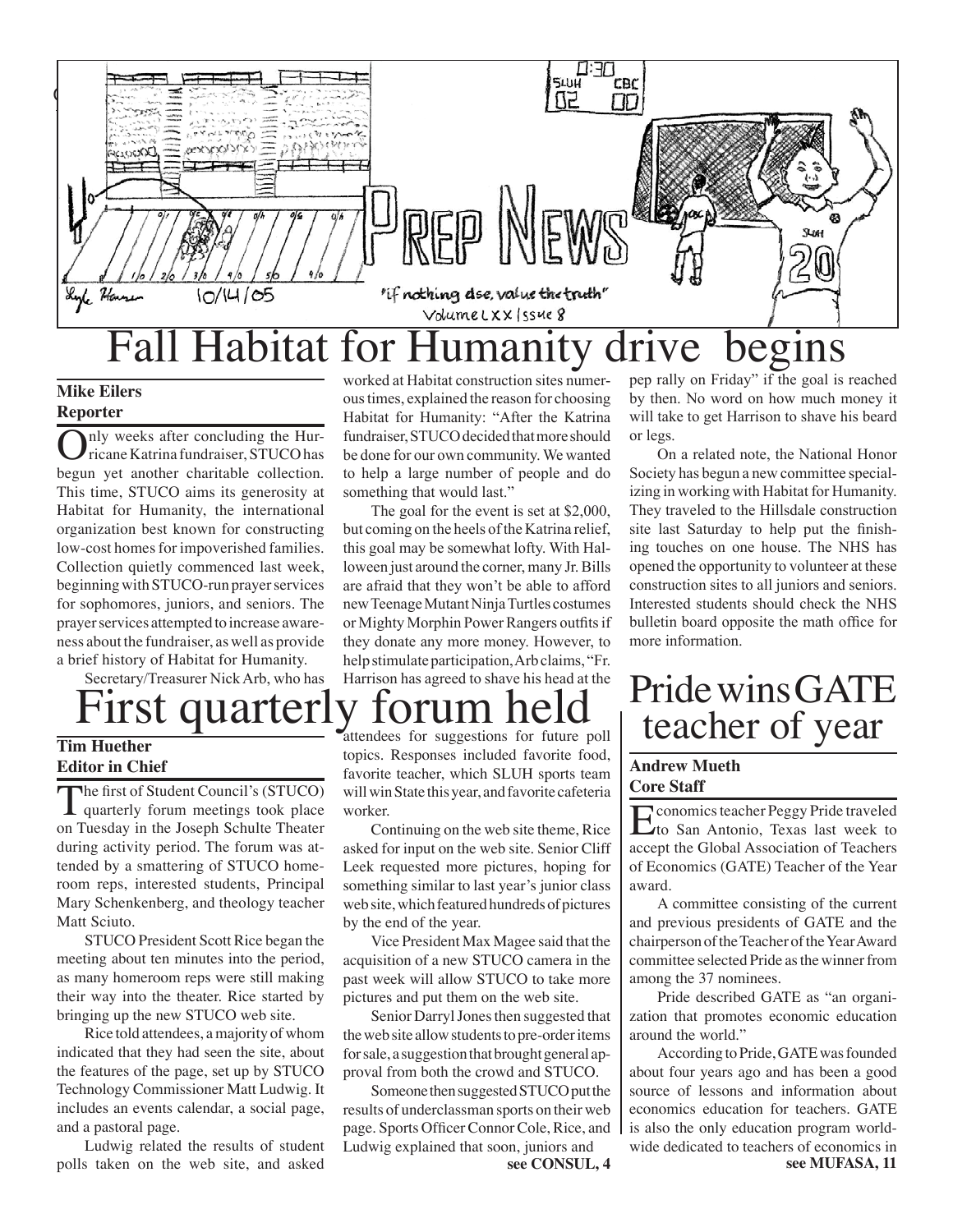### $2$  October 14, 2005 Seltzer, '06, stars in video for grade schoolers **News** community radio station)."

### **Jim Santel Core Staff**

St. Louis U. High senior Tim Seltzer is  $\sum$  one of six actors in an educational video that will soon be distributed to numerous St. Louis public schools by a local insurance company (Seltzer couldn't reveal the company's name because the video has not yet been released). Recorded over two days this summer, the video focuses on basic health topics the insurance company feels are important for young children to be educated about. The video is scheduled for a January release date.

Seltzer found the job through the local website St. Louis Auditions (www.stlauditions.com). After e-mailing in his resume, Seltzer was called in for an audition at the company's public relations office.

"Basically, when I got to the audition, (I) had to show off my range. You have to try some different accents. They liked one of (mine), so they had me read again, and

### SLUH Stream team revived just started again."

### **Drew Burkemper Reporter**

Five St. Louis U. High students, three<br>faculty members, and former teacher Bob Overkamp canoed and kayaked on the Mineral Fork River just north of Washington State Park on Saturday, Oct. 8th. During the 8.6 mile float, the group picked up six bags full of garbage, marking the revival of the SLUH Stream Team.

Stream Team is a statewide program founded in 1988 by the Missouri Department of Conservation; there are currently 2,807 teams in Missouri. The program has been commended by both the state and federal governments and has inspired several other states to create similar programs. The objectives of the program are to educate people about the dangers posed to Missouri's streams and to organize groups to maintain the natural heath and beauty of the waterways.

SLUH first had a Stream Team about 10 or 12 years ago, but it has not been active since.

"(The Department of Conservation) has thought that we've had a team for the last ten years, but we haven't done anything," said current moderator George Mills, "So we've

then I got a call," said Seltzer.

Seltzer described the filming schedule as "crammed into two long days. We got there early, we left late. It was pretty difficult. I had a blast, though."

Seltzer was the youngest member of the

cast by about six years. S a i d Seltzer, "One cast member is still in college, and the rest are all working, professional actors. They all had awesome voices.

with a slight smile.

boring or tree-huggers."



 $A$  c cording to Seltzer, the video, which runs about an hour in length, is a series of short episodes intended for children in grades three through five. "It talks about different top-

They would **Seltzer (left) and the puppet that he voices and controls in an upcoming** 

impersonate **educational video.** anyone from Bart Simpson to Austin Powers. One was from Chicago, and another does theater reviews for 88.1 (KDHX, St. Louis's

Last year, junior Paul Robbins asked biology teacher Steve Kuensting about having a Stream Team after seeing what he called "a lack of interest in the environmental cause" among the students. He was told to talk to Mills, who was excited at the idea of bringing the program back. "Since we were already registered, we did not have to reapply, which was nice," explained Mills

The current Team has taken two additional trips to different areas, one last school year and one over the summer, but settled on Mineral Fork for this trip because it was the best place to float. "We go out not only to clean up the rivers, but to have fun," said Robbins. "We are trying to get rid of the stereotype that environmentalists are either

"In the long run, the main thing you do is monitor (the stream) to see how healthy it is," said Mills, "but we haven't done that yet. (Art teacher) Joan Bugnitz has been going to workshops about how to do that." Once Bugnitz is approved, the group will begin to analyze the water in the stream, along with what is under the rocks Faculty walk<br>for Jesuit, Je suit, **see SELTZER, 11**

The video's characters are all puppets, "a lot like the Muppets," Seltzer said. Therefore, Seltzer doesn't physically appear in the video, but he voices and controls the movements

of one of the characters.

### **Tony Burwinkle Reporter**

To help raise money for the families of Jesuit High in New Orleans, several St. Louis U. High faculty participated in the Jesuit 2 Jesuit 5K walk on Sunday, Oct. 2.

This run/walk, hosted at DeSmet, wove through the streets of Creve Coeur.

In addition to a \$20 entry fee, the contestants were asked to seek sponsorship and donations for their participation, aiming for at least a \$100 contribution per person. The proceeds gathered by this fundraising event would go to benefit the families of Jesuit High in New Orleans and the NCEA Student to Student Program.

"We raised about \$5500," science teacher Mary Russo said, "and some teachers who couldn't make it to the race gave donations as well."

Contestants could travel the course in various company and style. Anything from walking to running to even rollerblading was permissible, as well as simply travelling in

ics, everything ranging from basic health (to) what to eat. It covers the government's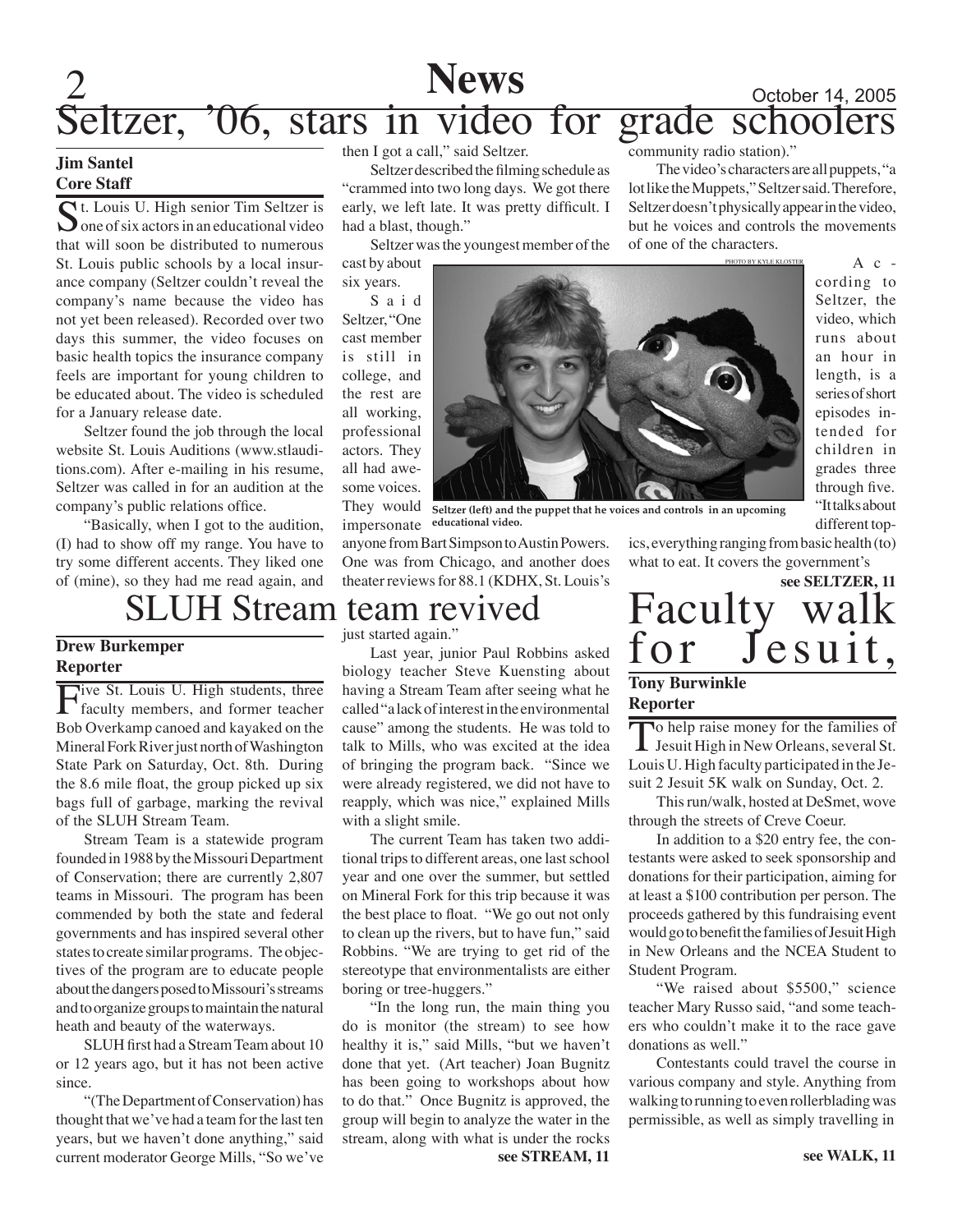## October 14, 2005 **Opinion**

## EDITORIAL Students should respect Examen—with or without teachers

The Examen: Two minutes to reflect quietly on your day and think about everything you've done, the choices you've made, what you hope to get done, and where you've found God in your day.

Recently during this period, though, students have started talking, made faces and noises, and even thrown books across the room when a teacher isn't present.

There should not need to be a teacher in the room for students to stay quiet and respect those who want to take part in the Examen. We should know that we don't need to be supervised to do what we ought to do. Regardless of whether we like the idea of the Examen

# Michaelson applauds letters on political issues

To the editor:

I felt professionally gratified when I read the Opinion section of last weeks' PN. All of the letters were in response to political issues facing the country today, and one, that written by Mr. Evans, was in response to a class activity from my AP American Government class.

I am very happy that some members of our school community are taking notice of the debates which we are holding on KUHI TV on Tuesdays and Thursdays. It is my feeling that debate and response such as what we experienced as a community in the televised student debate, and Mr. Evans' response can only be a good thing for the students and the school as a whole.

While I may not agree with all of the specific arguments Mr. Evans proposed in response to Jason Esslinger's comments, I do not feel that, as the moderator for the debates, I can legitimately take a position on the issue of affirmative action in this forum and still maintain an aura of objectivity. I do, however, hope that one or more students would take up the challenge and respond to the letter in order to further a productive and lively debate. Debate can only help us to learn about both sides of any problem, and the issue of discrimination based on race in America (and at SLUH for that matter) is certainly not one that can be easily solved.

Supreme Court Justice Sandra Day O'Connor essentially said in her opinion in last year's case involving the University of Michigan's admission standards, that she hoped that in 25 years race would no longer be an issue in the U.S., an admission that it certainly is now. At SLUH, one of our goals is to educate the leaders of tomorrow.I hope that in 25 years, it will be members of this student body who will somehow find a way to solve the problems we are debating today.

Dr. Paul Michaelson

**The National College Fair will be held at St. Louis University on Sunday, Oct. 23 from 12 p.m. to 4 p.m.**

or not, we should at least know how to behave for two minutes unsupervised. How disrespectful are we being to those who take the reflection seriously?

Two minutes—that's all that is asked of us. Two minutes that could be seen as a blessing for students. How many of us complain about our busy days and hectic, stressful schedules? No one forces prayer, nor the idea of praying, but we have the opportunity to relax in the middle of the day, and at the very least we should appreciate that and respect those who do want the chance to pray.

## Letters to the Editor Auffenberg thanks SLUH<br>community for generosity community for generosity To the editor:

On behalf of the Mothers' Club and Mr. Merriott's Honduran

Nutrition Center, I would like to thank the SLUH community for their generosity during our recent "Baby Shower" and fundraising effort. We collected over \$4800 in the month of September to help pay for food and staff in order to keep the nutrition center running year round. In addition, hundreds of new and "gently used" baby items were donated by SLUH families, which six seniors and Mr. Merriott will take with them when they go to work in the nutrition center in January. I think that this generosity is amazing any time, but when it comes at a time when we were all being asked to donate generously to the victims of Hurricane Katrina and Rita as well, it speaks volumes about how the SLUH families really do try to be Men and Women for Others.

Thank You, Dale Auffenberg Hope For Honduras Chair

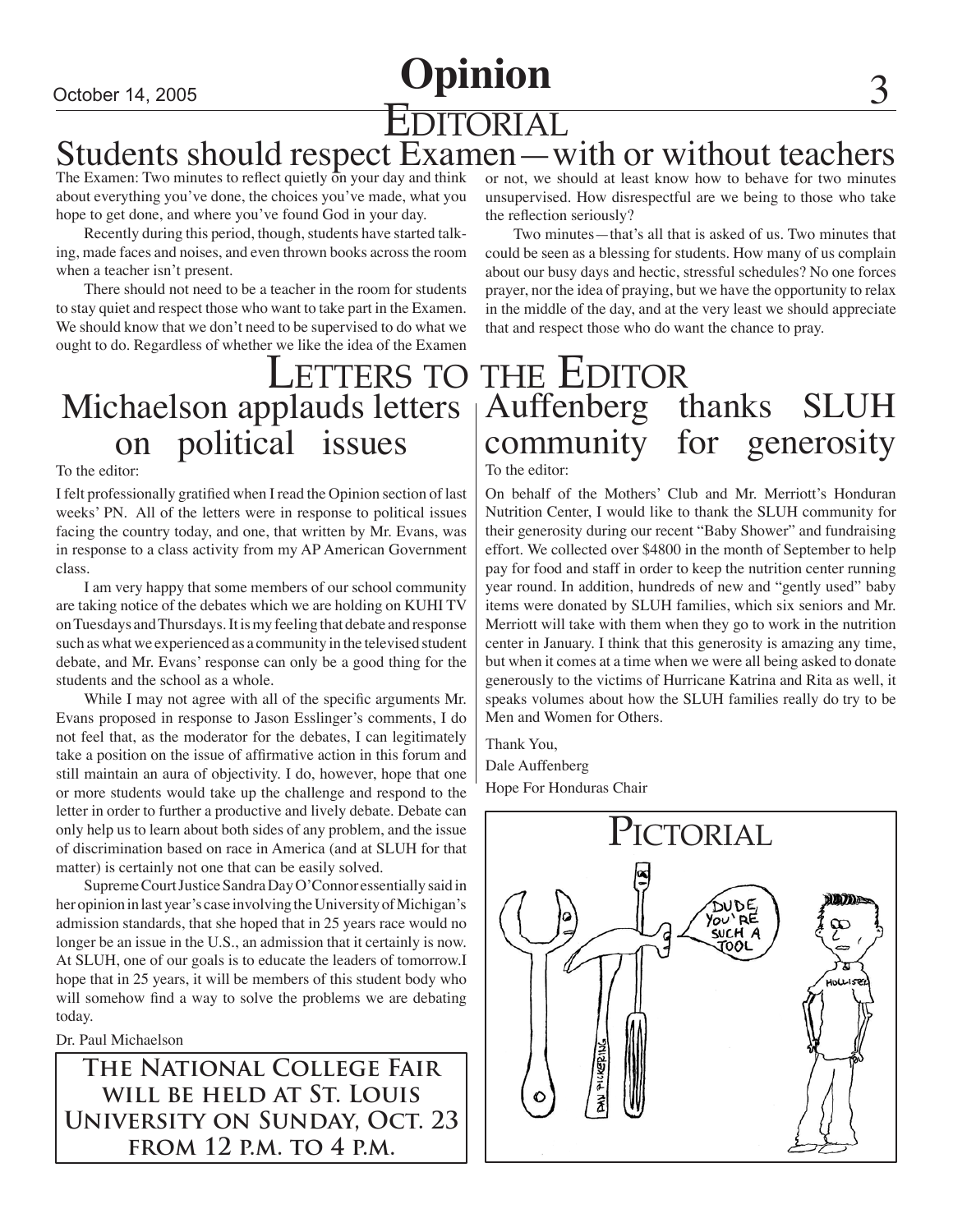## **DNSUL**

 $(from 1)$ 

sophomores should have their own class web pages. Brandon Pfaff is in charge of the junior web page, and Brendan Falsetto is in charge of the sophomore class web page.

Schenkenberg continued the web page theme, announcing that major changes will be made to the SLUH web page in the near future and asking for any students' opinions about how the web site should look.

After the web site discussion, senior Michael Jonagan asked if the upcoming Fall Ball had a theme, and Rice responded that it does not. STUCO told students that the dance will be held on Oct. 22 at the St. Louis Science Center's Planetarium. The junior-senior dance will cost \$20.

Magee explained that tickets would begin to be sold Oct.13, and will continue to be sold today and after exams next week. "I know it's going to be kind of tough next week because we're going to be off days, so if you get a date, say, on Friday, I don't think that it's going to be any problem if you call your (STUCO) rep and say (I'm going to go)," Magee said. Magee said those students hopefully could just pay upon entering the dance.

Leek asked if STUCO plans to do any fundraising for the victims of the recent earthquake which struck Pakistan, India, and Afghanistan.

Rice said to Leek, a member of ACES, "That could possibly be an ACES thing, just because we're doing a fall charity. … We can help you, as far as organizing it, though." Other students suggested that, rather than a charity drive, someone could organize a Mass to pray for the victims. "I think that people do get burnt out on giving money," Rice said.

On the next topic of Blue Crew support at games, senior Geoff Miller suggested a way to get more students to games: "I haven't seen many people going around to homerooms. You usually do belly brigades, but you can't do that every Friday, so that on the times you don't, you should just have the reps go around and announce (the games)."

Rice said, "This year, we wanted to try, instead of us going around all the time, we wanted to put more responsibility on (homeroom reps). I know we did this a few weeks (ago), I think we got side-tracked from

doing it, but we're going to give (homeroom reps) a list each Monday of all the games and we're going to have the social reps be responsible (for) telling their homerooms. That is a good idea."

STUCO then announced plans for the Pep Rally before the CBC football game on Friday. The Pep Rally will occur for an hour after school in the theater, and STUCO promised that if the goal of \$4,000 is met for their fall charities, Habitat for Humanity and Karen House, history teacher Jeff Harrison, S.J., will allow a student to shave his head. STUCO will sell raffle tickets for the chance to shave Harrison's head.

Rice announced that the Talent Show this year will be on Dec. 22, following the SLUH-DuBourg basketball game. After Talent Show entrance difficulties in past years, Rice announced that a ticket system not unlike the one devised for the Spring Fling mixer will be used for the Talent Show.

Magee announced the beginning of the House of Governors, a new student organization consisting of the presidents of all of SLUH's clubs which will oversee the approval of new SLUH clubs. Magee said that beginning Oct. 13, clubs may sign up to be considered for approval.

Next, senior Austin Fitzgerald expressed concern about the "mini-riot" which occurred during the Apache Relay, which pitted juniors against seniors.

Cole explained the general confusion surrounding the relay, saying "If (STUCO does) it the next time, I think one thing that would change would be that they would put the entire thing in the stadium, and put everyone in the stands. It was kind of chaotic, it was the first time we did it; we were kind of winging it."

Sophomore Bret DeLaria was disappointed that STUCO changed Spirit Week to move in conflict with the sophomore Class Mass, noting that it disrupted the music and homily plans.

DeLaria was also concerned because the Sodality of Mary also sponsored a week called the Commemoration of the Most Holy Feast of the Rosary, and because of the Spirit Week events, the group had fewer people attend their activities throughout the week.

Rice said, "We apologize. The only reason we (moved Spirit Week up) was because if we did it this week, Wednesday there is no school."

For one last comment, Rice called on sophomore James Barton, who asked, "Is it a rule that seniors have to win (during Spirit Week)?"

Rice responded, "Well, no, it's tradition. So I think that seniors should have won by tradition, but maybe the way we went about it was wrong."

With that, STUCO's first quarterly forum adjourned.

After the forum, Rice said, "I thought that the input from students was good, and the discussion was good, but I wish more students would have come."

 Rice also saw good suggestions come out of this forum. "The suggestions about getting the pictures on the web sites was good, and the other thing that was real productive was, I think Geoff Miller suggested that we needed to announce more in homerooms, so that kind of reminded us that we need to tell the homeroom reps what sports games to announce, because we haven't been doing that the last couple of weeks."

About the lack of turnout, Rice said, "We probably need to announce (the Forum) a bit further in advance. It was on a Tuesday, so people didn't know about it until (Monday). I think most of the homeroom reps showed up, which was good. … We're going to have to figure out some way to get teachers and non-homeroom rep students (to show  $up)$ ."

Magee was disappointed at the issues addressed at the forum. "We talked about the web site polls, which was stupid. Those are the least important things in this school. … Everyone's complaining about (how) they don't understand the announcements; that seems like that's an issue. We have a new president. … Where is Vision 2000 at right now? I don't know, I just think students should be more concerned about stuff like this. What do they think about the new president? How is he going to change (the school)? But students are concerned about polls on web sites and the Apache Relay. Yeah, sure it got out of hand, but is that really that big of an issue?"

Magee concluded, "(The forum was) more successful than last year's, but (there's) definitely a lot of room for improvement."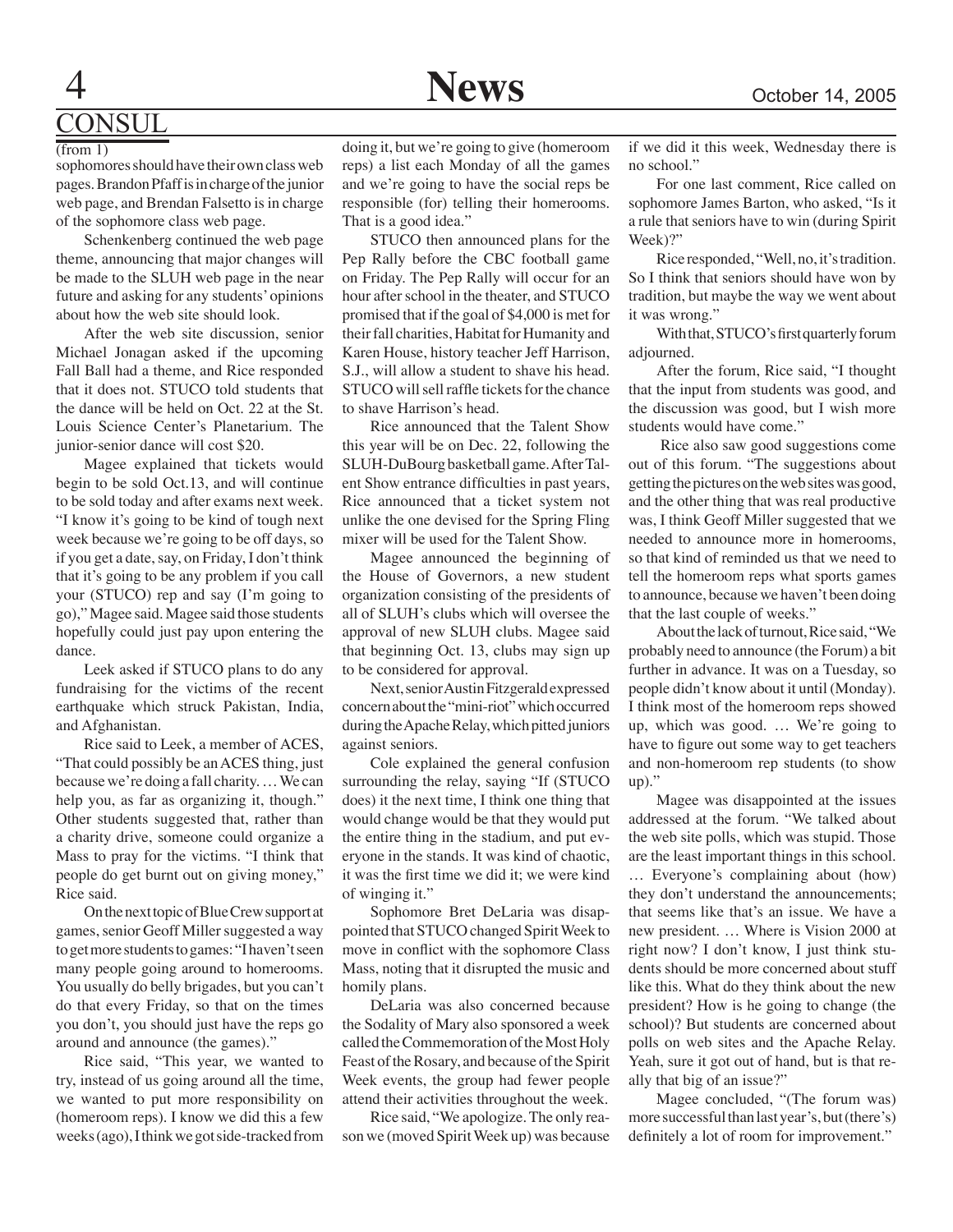### October 14, 2005

## **Sports**

## chobills kick past DeSmet in OT nailbi

### **Tim Glaser Reporter**

" I was just thinking, 'I'm going to go out there and do this,'" kicker Andrew Guenther said of kicking the winning field goal in overtime last Friday night at DeSmet.

After junior tackle Niko Mafuli blocked a 42-yard DeSmet field goal attempt in OT, the Jr. Bills sliced and diced their way to the 8-yard line to set up Guenther's 25-yard field goal attempt. This was only Guenther's second full game as the team's place kicker this year; he lost his spot last year.

"He lost the job in the early part of last year and stayed with it. Talk about persevering, gosh, he did. … I was so happy for the young man," said head coach Gary Kornfeld, "You also have to give credit, I think, to Eric Hunt on the winning field goal. He (had) a great hold. The snap was actually a little bit high, and being the tremendous athlete Eric

is,  $\overline{h}$  (he) was able to put it down just like it was a great snap."

Guenther received great support from his team on the sidelines before he kicked

the winning field goal.

" $On$  the sidelines, before Guenther's kick, everyone was trying to get him pumped up," said defensive tackle Cliff Leek. "Then (linebacker Steve) Azar

and (pushed) everybody away and (told) us to leave him alone because Guenther (needed) to focus."

Despite the high-pressure situation, Guenther displayed great composure.

PHOTO BY KYLE KLOSTER "Truthfully, I was not (nervous)," said Guenther. "I basically took it down to the fundamentals and just knew that I had to kick the ball. I also looked at the situation and

realized it was only five yards farther than an extra point."

The U. High defense also played a big part in the win, allowing no offensive touchdowns.

"Ithink

about all week on how good their offense was with their Notre Dame recruits and stuff, and we wanted to just make a statement and shut them down," said safety Jim Sansone.

**see FOOTBILLS, 8**

**Tim Malecek Core Staff**

**Nompare the individual talent of the CBC** Cadets with the St. Louis U. High Jr. Bills. Any soccer guru would tell you that CBC has the raw individual talent that should lead them to State, but unfortunately for the Cadets, soccer is a team sport. The Jr. Bills cruised confidently into halftime. SLUH soccer team knocked off St. Mary's (twice) and CBC (again) this week to win the Rick Hudson Memorial Tournament, hopefully sending the message to any doubters in the area that this team is a serious contender finals against the CBC Cadets. for the State championship.

Mary's team on a chilly Friday night in the semifinals of the Rick Hudson Memorial Tournament. The Jr. Bills started fast but couldn't finish. Junior Matt Leinauer missed two great chances near the goal. After their ers. brief attack, the engine sputtered, and the Jr. Bills fell back into their typical first half sloppiness.

"(The team's sloppiness) is something Charlie (Clark) and I have been trying to get the team to understand. If come State tournament time they start slow, they're going to give up a goal and be playing from behind. That's really tough to do in a state tourna-CBC counterattack, sliding out to nab the

ment game because everybody is so intense," remarked head coach Charlie Martel.

After a few minutes of great pressure, Tom Irvin drove a ball into the box off of a corner, and junior Andy Weis jumped and flicked the ball to the side netting of the far post to give the Jr. Bills the 1-0 lead. Finding some jumper cables in the form of Weis, the

The SLUH defense kept St. Mary's fast front line off keeper David Steitz and held on to the shutout. A late goal by Irvin finished the game at 2-0 and led the Jr. Bills to the

The Jr. Bills played a physical St. another brisk Saturday night. But as time SLUH started off slowly once again on progressed, the Jr. Bills increased the intensity and focused on punishing the pretty-ball Cadets. SLUH's more physical play simply overmatched the self-serving Cadet play-

> "There were several times during the game when CB had three guys on (Irvin), and I think when that happens it creates an inability for (CBC) to attack effectively. Our physical presence has to be dealt with, and it has a tendency to keep teams from attacking," explained Martel.

> Steitz made a great save on a 3-on-2

Martelbills blank CBC to win tournament ball while Brian Odem held off the attacker. That play really jump started the Jr. Bills.

> With 15 minutes remaining in the half, Leinauer worked in from the corner against his defender. Freeing himself for a second, he crossed the ball on the ground. The goalie slid out to stop the ball, but accidentally punched it upward. Chris Haffner made a hard run to the near post and poked the ball into the net. However angry the Cadets may have been about this "ugly" goal, every goal counts the same.

#### **see FUTBILLS, 10**



Webster Groves was the latest victim to fall to the Steamrollerbills last night, 1-0. Sophomore Chris Haffner scored the only goal of the night with five minutes left in the first half. Tom Irvin launched a throw-in over the goalie into the box, and the wide open Haffner drilled the head ball into the open net. SLUH kept up the pressure and offered Webster few offensive opportunities to hold onto the win. The win marks the sixteenth in a row and adds yet another shutout to their tally.

(walked) over <sup>Defensive end Scott Rice (81) throws his body at a DeSmet ballcarrier. we had heard</sup>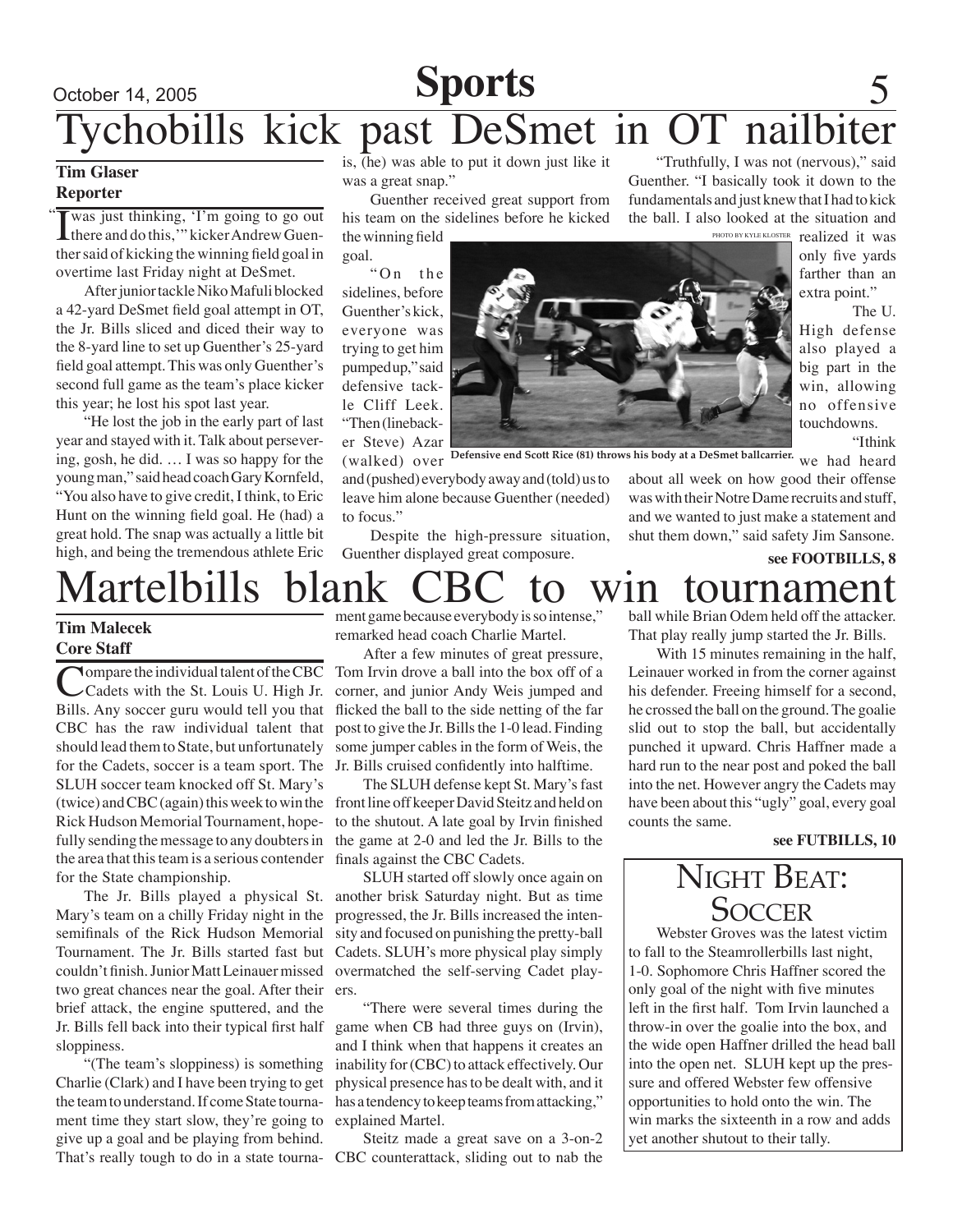## **Sports** October 14, 2005

## Harriers take MCC conference at all levels

### **Mike Jonagan Reporter**

For many people, October means hollowed out gourds with mildly intimidating faces, candy that tastes like corn, and an annual encounter with an eccentric neighbor made easier by the custom of trick-or-treating. But for the St. Louis U. High cross country team, such frivolity is not an option, because October means the start of meets which will narrow the field for the State competition. The first of these was the Conference meet on Saturday at Chaminade, where all three divisions of the SLUH team bested the field.

On the varsity level, the team scored 37 points, narrowly besting DeSmet for the Conference title. Once again leading the charge was captain Ben Murphy-Baum, who barely lost the bout for individual champion to CBC's Dan Quigley, but in the process set the SLUH 5K record at the astounding time of 15:54.

### **Greg Mantych Reporter**

As the season begins to wrap up and dreams of postseason glory begin to materialize, confidence is building in and out of the water for the St. Louis U. High water polo team. After their colossal victory last Thursday against Chaminade, the Jr. Bills have now moved into the front-running for the top seed in the area.

While the Polobills, with a 4-0 record in the Suburban Central League (13-1 overall), are placed at the head of their conference, Chaminade is clawing at their heels in second place. However, bets should not be placed yet. SLUH still plays four more conference games, and the records of the top teams are close enough that a win or loss can mean the difference between first and second place.

Regardless, the H2Obills continue to swim past the competition. Last Tuesday, the Jr. Bills defeated John Burroughs, 17-7.

 Although Burroughs is behind in the standings, their games are characteristically high scoring, and many of their matches have ended with totals in the high teens. Peter Sauerhoff leads Burroughs with 88 goals.

"We knew he likes to shoot a lot,"

Showing every week that he is the kind of athlete who can run with the best in the state, junior Matt Lawder was second for SLUH and fourth overall with a 16:31.

Breaking his PR and a horizontal asymptote set at 17 minutes, Drew Kaiser cruised to a 16:44 and sixth overall.

Here it should be noted that were it not for tree stumps, the fourth team finisher would have been Shane Lawless. Lawless was running an extremely competitive race with Kaiser and Lawder before he tripped over a stump and injured his ankle. As it was, he pulled himself out of the race, and senior Mike Jonagan filled in as fourth finisher, running to tenth place overall at 17:11.

The fifth of the scoring five on the day was junior Dan Viox, who captured fifteenth place with a 17:27.

Also fighting through adversity in the race was Andy Bonner, who finished sixth on the team, after he lost his shoe late in the race and received a vicious spike wound.

In the JV race, the SLUH juggernaut continued its inexorable advance, sweeping the race with 15 points and producing some outstanding individual performances. Coming from early season obscurity and notorious for his long black running socks was JV champion Chris Murphy, who ran an amazing sophomore time of 17:06 and led the race from the gun.

As one of many youngsters to disregard team hierarchy this season, Murphy still gave credit to his elders, saying that "(Junior) Nate Banet and (Senior) Dave Rhoads kept me on my toes."

Currently on the card for the state meet, Murphy said optimistically of the competition, "I don't want the team to think that Liberty or Zumwalt South are out of reach."

Managing to push himself while "keeping Chris on his toes" was Banet, second overall and on the team with a time of  $17:16$ 

### **see ExcRUTIATING, 8** Aquabills sink John Burroughs,

commented Mark Abram, "so going into the game we figured that if we kept him from shooting, the rest would follow."

 In the first period, goals from junior Jake Roeckle and Abram gave the Jr. Bills a three-goal advantage. However, Burroughs answered typically by managing to get three shots in to tie the game.

 Consequently, the Speedobills turned their defense up a notch and from then on, silenced the opposing offense while continuing to score at will. SLUH scored seven goals in the second quarter while Burroughs could only muster one among numerous missed attempts.

 Because of the extra defensive effort, many Burroughs possessions consisted of the goalie's handling the ball for lack of an open swimmer, and then a wasted shot on goal.

 Going into the second half, SLUH kept up their momentum by scoring five more against two from the struggling John Burroughs.

 Among the game's offensive leaders, Abram had five goals (he leads the team with 51 overall), and senior Ben Favier had three.

 The progress of the fourth period was like that of the entire game. With SLUH

adding even more to their total, Burroughs was almost completely shut down and the Jr. Bills captured another win, 17-7.

 This weekend, the Hydrobills face old rivals MICDS as well as recurring threat Chaminade on Saturday at 9 a.m. and 7 p.m. respectively, at MICDS. Although the season is almost over, games like these pack intensity into the final weeks of regular play. All supporters are encouraged to come.

## NIGHT BEAT: WATER POLO

The Jr. Bills faced DeSmet in the water last night, crushing them, 20-5.

From the beginning of the first period, SLUH came out firing offensively and maintained their steady scoring throughout the entirety of the game. Overall, the Jr. Bills averaged five goals per quarter while Spartan shots were few and far between, leading to an unusually high-scoring game.

Ben Favier led the offense with five goals while Mark Abram followed with four overall. Favier also manned the goal in the fourth quarter while Tony Kruse notched a goal to add to SLUH's immense total.

.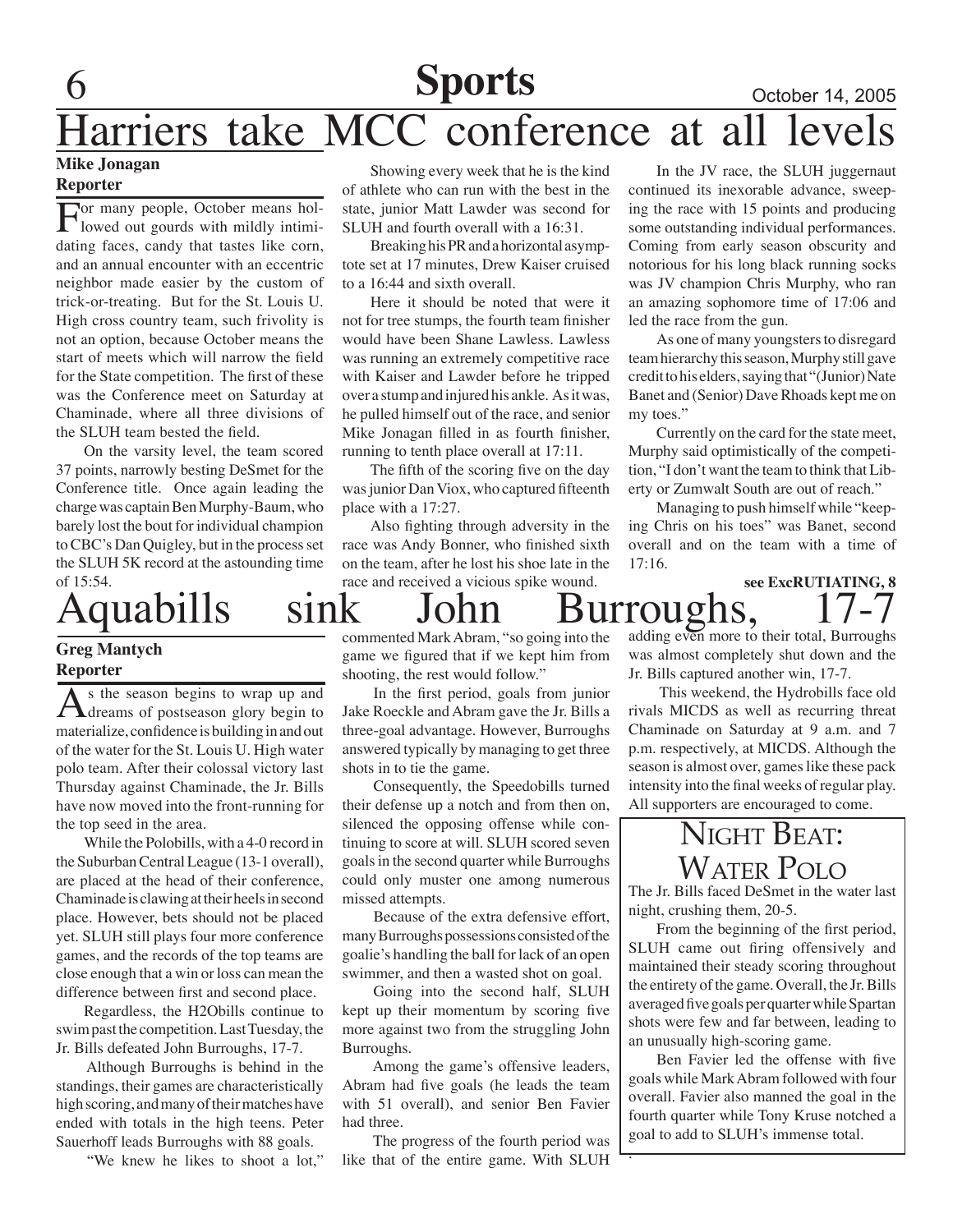## October 14, 2005 **Victory!**

# wins battle, but *Prep News* wins war

### **Seth Clampett Features Editor**

The clash of the titans. The war of the worlds. The alien invasion. Or, just the traditional match-up between freedom of speech and government censorship. Regardless of what it is called, the annual STUCO v. *Prep News* bashball game took place last Friday after a bold and cocky challenge by the editors of PN 70. The *Prep News* admittedly lost this practice game, but in a strange twist of events, STUCO failed to show up to the real game, leading to an inter-office superiority contest that STUCO ultimately lost.

Last Friday, the ragtag group of STUCO members confidently marched on the field

with, as usual, a few ringers to beat the *Prep News*. However, the *Prep News*  possessed probably the largest number of people to ever play for them voluntarily, and showed their size and skill early while warming up. Soon, the seniors of PN 70 and the pitiful STUCO team faced off in the practice game, and it turned brutal from there.

creasingly dirty. The *Prep News*, however, remained above such brutality, and continued to play as lackadaisically as before, since this was only a practice game.

EDITOR'S NOTE: THE ARTICLE TO THIS POINT MAY CONTAIN SOME FAC-TUAL ERRORS, BUT WHAT FOLLOWS IS ABSOLUTELY MADE UP, INCLUDING QUOTES.

STUCO won the practice game on Friday, but, because they failed to read the fine print in the challenge, they didn't realize the real game was on Saturday. The *Prep News* showed up with their game, but STUCO brought no one. In an effort to be "fair and balanced," the *Prep News* decided not to disqualify STUCO, a.k.a. the 1948 or of me, I might've voted another way. STUCO is so homey. I could take my lady-friend in there and treat her with the respect I would treat her with if I were at home.'

Raterman selected *Prep News's* office. Raterman said, "They're both neat. This contest was great. Just fantastic. But, you know, no work gets done in STUCO. We— I mean, *Prep News*—put out a paper each week!"

Aylward had the power to tie the election, but he instead voted for … no one. Aylward said, "All governments are corrupt. The *Prep News* isn't liberal enough. It's just boring. Their office is boring. In a sea of boredom, neither stands out. Until either submits to Aylwardism, they're both irrelevant."

STUCO president Scott Rice was PHOTO BY KYLE KLOSTER

dismayed by the results. Rice said, "Uhh, I know our office is (worse.) Ehh, We (recognize that *Prep News*) should've won. I (will) accept these results because I know the truth. Their office is way better."

Resident PNP (*Prep News*  Parasite) Tim Malecek said, "I mean, come on, STUCO win against *Prep News*? We have better couches, like the one we stole from Yearbook. What else do you want?"

Editor Brian "Kwaabs" Krebs insisted, "The PN

Vice President Max Magee showed

serious signs of off-season training, or serious use of steroids. His twisting, jumping moves powered him through defenders and past goalies to score numerous times. Ringer Joe Phillips, who possibly shared those supplements, also aggressively attacked the net and scored a few himself. Social Officer Dave Steitz was a solid wall in goal for STUCO, somehow blocking every valid shot the *Prep News* put up. Steitz's deception, initially leading the *Prep News* to believe he would not play, clearly inspired his team to turn to dirty tricks as well.

STUCO turned to tackling, a few side punches, and cherry-picking to increase the deficit for *Prep News*, making the game in-

"Do Nothing" Congress, instead creating a contest of which office was better.

**Finucane, tired of a life of government scandal, finds sanctuary in the** *PN* **office. Said Finucane, "I'm quitting STUCO and joining** *Prep News***. I don't even like STUCO anymore. ... Can I be Pastoral Editor?"**

> A select team of faculty judges looked through the offices and judged them on cleanliness, style, homeliness, and work-gets-done environment. This all-star panel included art connoisseur John Mueller, former STUCO moderator Eric Clark, former PN moderator Jim "Rat-man" Raterman, and of course, "Captain" Steve Aylward.

> Sneaking into the offices, the judges looked around and finally cast their ballots to decide the winner. As expected, the *Prep News* came out on top.

> Clark admittedly voted for STUCO. Clark said, "If PN hadn't printed that picture

office kicks the STUCO office's (expletive deleted.) Every Thursday night, Seth Clampett and I turn the office into a raging dance club featuring awesome techno of DJ Sammy. Where else can you get that? C'mon, where?"

Photography Editor Kyle Kloster said, "How did we win? This office is a black hole for getting work done. It's impossible. And besides, did no one read my germ feature? Our office was the second dirtiest place in the school! On the other hand, we are the high school version of the *New York Times.*"

In the end, *Prep News* won the contest between the two giants, beating them athletically, intellectually, and decoratively.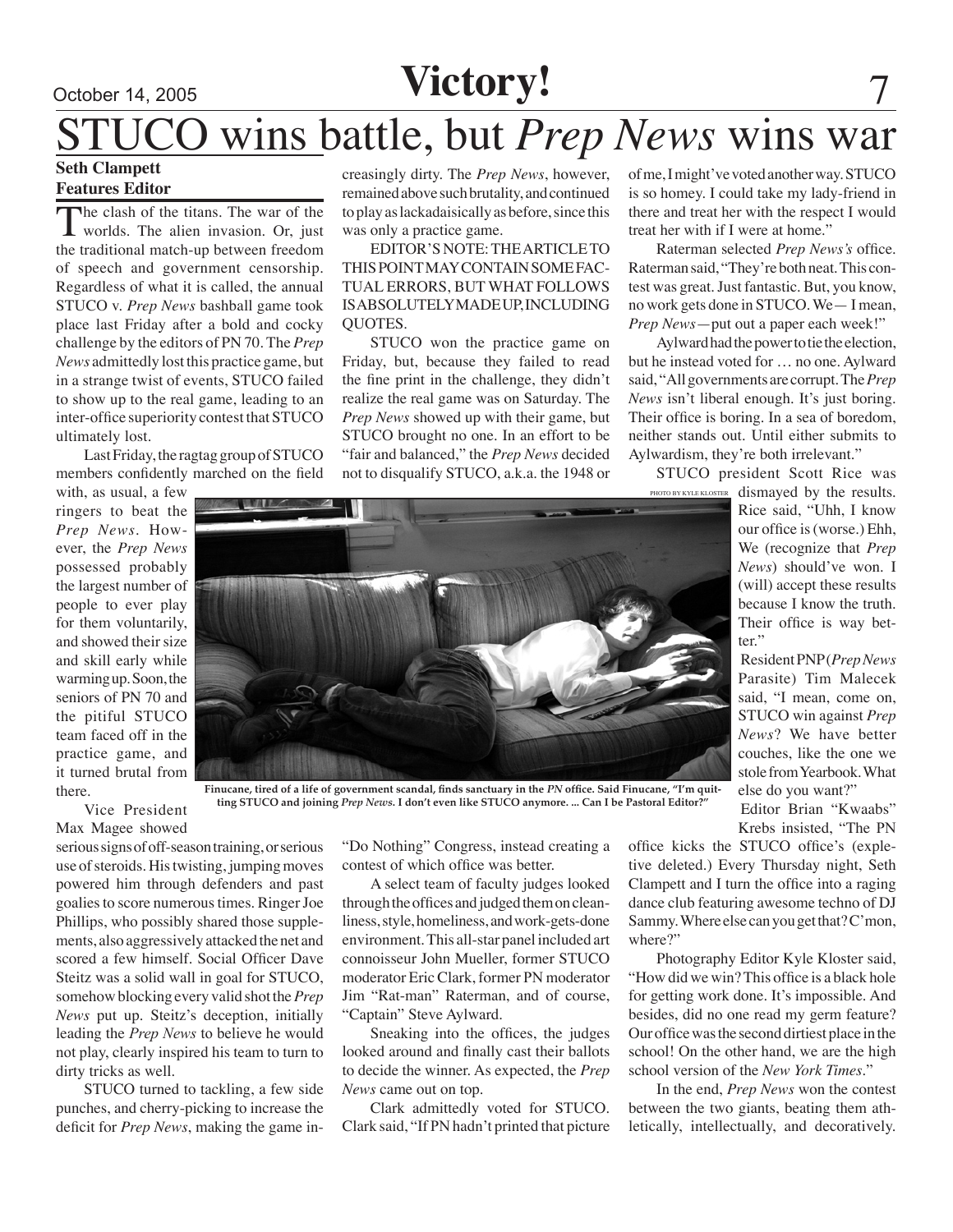## FOOTBILLS

#### (from 5)

8

Both teams relied on defense and special teams throughout the game. DeSmet scored first in the middle of the second quarter on a blocked punt that they recovered in the end zone. The first half ended with DeSmet ahead, 7-0.

But the Footbills came to play in the second half and scored in four plays. Beginning the drive on their own 29-yard line, quarterback Paul Chaney willed his team to DeSmet's 4-yard line with a 17-yard run, a 20-yard pass to Hunt, a 25-yard run, and finally an offsides penalty on DeSmet. From there, running back Stephen Simmons powered his way up the middle and dove across the goal line for a touchdown. Guenther tied the game at seven after the extra point.

The defense continued to dominate DeSmet's offense, but DeSmet got lucky once again by blocking another punt and running it in for another touchdown with 2:02 left in the third quarter. SLUH West took the lead once again, 14-7, as the third quarter came to an end.

"We've got to go to work and fix our punt team," said Kornfeld. "We can't give them two scores on our punt team, and we went to work on that … and changed a few things, and hopefully that will never occur again."

But the real SLUH battled back once again. Sansone intercepted a pass in the red zone to save another possible DeSmet scoring opportunity with 7:27 left in the game. About four minutes later, Chaney took the snap from center Andrew Miller and handed off to Simmons, who Simmonsed his way to the 1-yard line, a gain of 32. Chaney punched it in from there, and Guenther tied it at 14.

The Jr. Bills gained 337 yards of total offense while holding the Spartans to a meager 191. Simmons gained 107 yards on 23 carries while Chaney had 156 yards on 22 carries. With good pressure up field, the defense held DeSmet's high-powered offense to 12 of 37 passing for 164 yards. Defensive end Scott Rice had eight tackles and three sacks.

This year's Grandparents Mass will be **Announcement**

Sunday, Oct. 30 at 9:30 a.m. in the gym.

"(DeSmet quarterback Tommy) Corwin didn't get off very many good passes because the D-line was up in his face the entire game," said Leek.

The secondary, led by Sansone, who collected five tackles, one assist, one fumble recovery and one interception, also contributed by pounding the DeSmet receivers, something the players like to call "hammertime."

"Big hits on the receivers helped out because then they were kind of afraid to catch the ball," commented Sansone.

SLUH also brought strong fan support with the help of SLUHMO, whose return brought some life back into the cheering section. Despite the cold weather, SLUH fans filled the stands and definitely got their money's worth.

Dan Finucane, a blue crew regular and STUCO pastoral rep who cheats at bashball, commented, "Yeah, I'm pretty sure I might have contracted some form of pneumonia, but that was probably the best game I have been to all year."

SLUH will play MCC rival CBC tonight at 7 p.m. in the SLUH stadium. Tickets on sale now!

## ExcRUTIATING

#### (from 6)

Next in a long line of SLUH finishers was senior Dave Rhoads, running a PR of 17:20 to third place.

Wrapping up the top five in the race and scoring five on the team were sophomore Steve Schumacher and senior Tim Schmidt in fourth and fifth place with a 17:54 and an 18:04, respectively.

The freshman team, also achieving a sweep with 15 points, put forth several shining individual races. One woman was heard uttering in shock "Do they feed them something different at SLUH?" Ma'am, we feed them miles.

Cliff David and John Clohissy, battling to the last yard, ran 17:22 and 17:23 respectively; respectable times even in the context of the varsity race.

 Although there will be no "playoff" (as I have been told they call it in other sports) competition this weekend, elements of the team will race in the Borgia Invitational at Big Driver Golf Center in Washington, Missouri on Saturday at 10 a.m. Everyone would love to see some SLUH fans cheering on our boys.

# SLUH vs. CBC rivalry: by the numbers

78 games in 80 years 52 SLUH wins 24 SLUH losses 2 ties

1208-795 Points for - Points against (Difference of 413 points)

32 games decided by 7 points or less 8 different venues: CBC, SLUH, Walsh Stadium, Oakland Stadium, Public Schools Stadium, Washington University's Francis Field, Busch Stadium (Last football game ever played at Busch Stadium), new CBC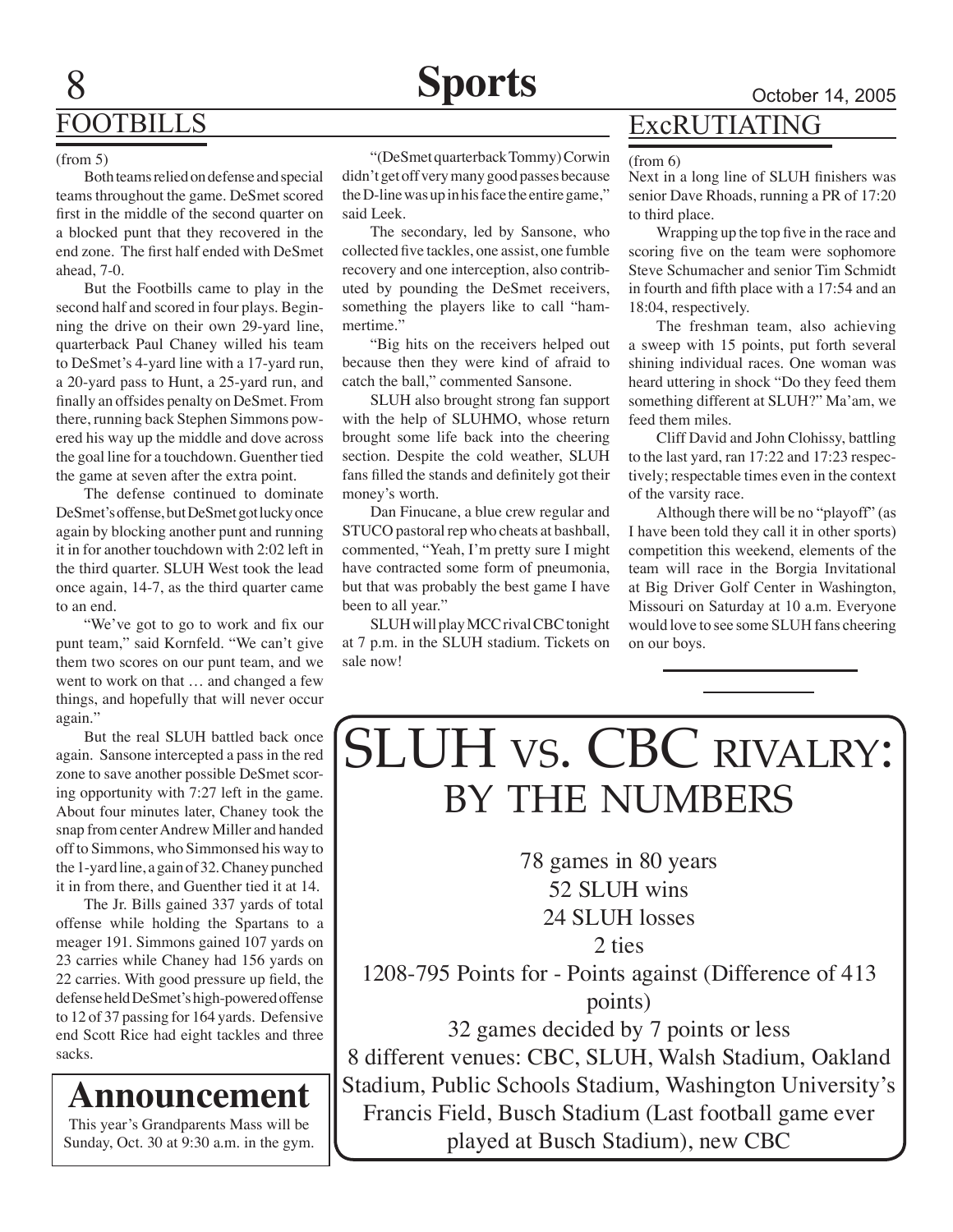### **Features Editor**

BASHBALL: The quickly-learned yet never-forgotten game unique to St. Louis U. High and played on direction days, "fun days," and as competition between the government and the press.

Last Friday, *Prep News* challenged STUCO to the annual bashball game which was played out that very afternoon. While gasping for breath on the sidelines, I started thinking about my experiences playing bashball and wondered, how in the hell did this game come about anyway?

Back in the good old days, there used to be a history teacher, counselor, wrestling coach, and freshman class moderator by the name of Dr. James Murphy. He was the father of bashball.

In a *Prep News* feature by Mark Essig in March of 1987, Murphy described "a very gradual process" that led to the game's invention.

As a schoolboy at Holy Redeemer in Webster Groves, Murphy used to play a game he likened to "kill the man with the ball." Later, while a coach at Annunciation in Webster, he developed the preliminary game, which allowed tackling, awarded three points for running the ball through the goal, two points for kicking it in, and one point for throwing the ball in. All other rules ... non-existent.

Murphy then brought the game to SLUH as a conditioning exercise for his wrestlers. In Essig's feature, Murphy said that he wanted wrestlers to "(do) a lot of running and never know they were doing it because they were having so much fun."

Bashball wasn't confined to the wrestling room, however, and soon spread to the world of intramurals. The tackling was consequently eliminated as a result. Later, the kicking element of the game would be removed to allow for indoor play, so as to not damage the gym.

After I learned about the evolution of the rules, I wondered how the game got to be called bashball. I soon found out that Gunner Gunning, one of Murphy's students, created this acronym: Basketball, **A**s in **S**occer and **H**ockey. People also call it Basketball Associated with Soccer and Hockey.

 While I was digging through SLUH's records, I learned some interesting things. For example, today's intramurals feature the "Quest for the Cup," but back in the days of Murphy and bashball intramurals, there was the "Quest for the Murphy Cup." The first Murphy Cup was awarded in 1975 to the champion of the intramural bashball competition.

 I also found out that bashball was once used for charity drives. The indoor bashball games gave rise to the then-popular Bashball Marathons, which Murphy started in 1975.These tournaments were not the wimpy two hours of fun that I consider a tournament to be—they were what they sound like: marathons. The games would continue all night! The purpose of the marathons: to raise money for disadvantaged teenagers or other charities while having fun playing bashball.

 While on my search for the true meaning of bashball, I wanted to know about how other traditions surrounding bashball were began, specifically the *Prep News* v. STUCO clash. What I found was one interesting story. During one of these marathons in 1986,

the tradition of the *Prep News* v. STUCO began. *Prep News* and STUCO made a wager pitting the freedom of the press against the censorship of the government. *Prep News*lost the bet, however, and began a tradition of being the underdogs.

 Former *Prep News* moderator Jim Raterman described how the *PN* v. STUCO games started. Raterman said, "It came just as friendly rivalry. The STUCO office was on the west side of the center corridor; *Prep News* on the east side. So, *Prep News* people were always talking to STUCO people. That relationship was by and large comrades doing different things, but because we would see each other all the time, there was that rivalry and that rivalry translated to the bashball game. That became kind of a tradition."

 The late '80s featured two highlights in the life of bashball. In 1987, freshman direction days were moved to Green Hills, and the then-freshman class moderator Murphy decided to institute the game as a tradition for afternoon activities. (Before Green Hills, direction days were held in Tower Grove Park and at Notre Dame High School, where they did a ropes course, swam and played Earthball.)

Also around that time, (specifically 1989) the *Prep News* won a game against STUCO, something that had never happened before. Raterman said, "The one where we beat STUCO ... they were just going crazy becausewe had a ringer and hewasreally good.STUCO thought they were going to destroy us again as they always had, and afterwards it was an absolute celebration. These games were for fun, but there was the rivalry. We were always the underdog, but when we would win, it was always exciting."

I unfortunately noticed that bashball's greatness had diminished at the end of the 1980s. Bashball marathons were ended in 1989 due to lack of organization, problems with security, and no available weekend to hold the 24-hour event. Murphy also found that the event was too much of a hassle and that he didn't have enough good students for the organizing committee.

 As much as it seemed to me that bashball left with Murphy, I realized how wrong I was. Bashball is still played in gym class. Freshmen learn bashball on direction days, and even engage in heated contests between homerooms on Freshman Fun Day. *Prep News* and STUCO still keep the fun tradition alive, a tradition that thrives off the same rivalry it did twenty years ago.

Bashball even represents part of what SLUH is. Bashball shows something of SLUH ingenuity—we have a game that was created and modified by people at SLUH. It represents our ability to take something that is ordinary and tweak it to make it better. Bashball shows how SLUH students can have good clean fun playing a game all night or just for thirty minutes during gym. We have this unique game that is so much fun to play. Where else can you find bashball?

As Murphy concluded in the 1987 feature, "I think the appeal of it has always been that it's something different, just the idea that it's something new and unusual. It just seems to be a fun game that the kids have always liked to play."

Bashball may not have professional players or leagues, may not be played between schools, and has not and may never be played outside of SLUH, but within the grounds of Backer Memorial, game on!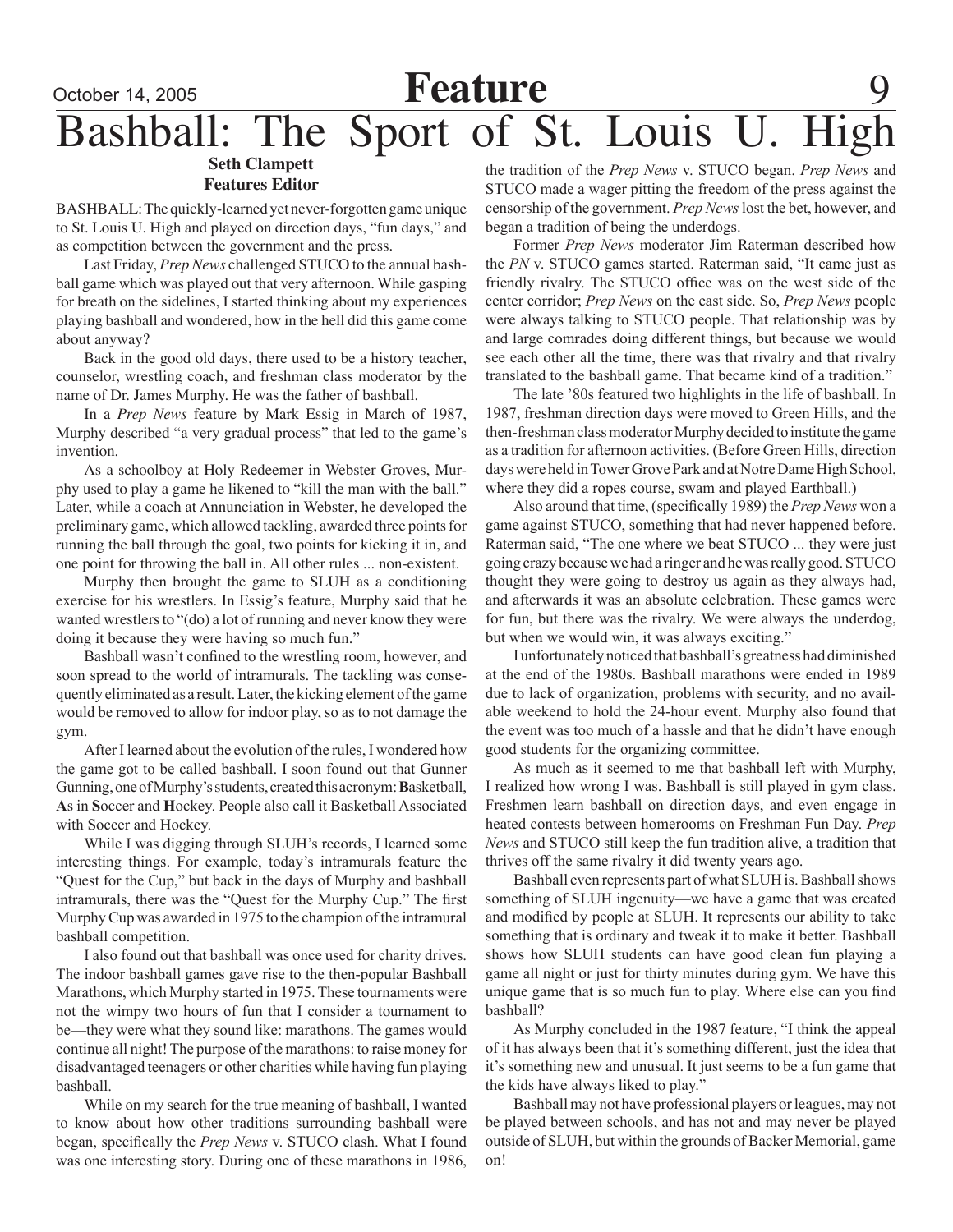#### (from 5)

Less than four minutes later, CBC had their best chance of the night. Defender Max Hogan took down a CBC player in the box and gave CBC's Kevin Bielicki a penalty kick. Fortunately for SLUH, Bielicki shot wide right, prompting the cheering of "Fundamentals!" from the SLUH faithful.

Ten minutes into the second half, the Jr. Bills doubled the score to 2-0 on a play straight out of Nintendo's '98 FIFA World Cup. Free kicker Odem chipped a ball from near the half line into the top of the box. Irvin used his height and soared over the defender to head the ball over the keeper and into the net. Irvin scored the goal despite his mild concussion and orders not to take any head balls.

The Cadets became desperate in the last few minutes. They picked up the intensity and bowled over Jr. Bills across the field. Their scoring chances increased, helped by a few calls from the ref, but the final whistle ended their hopes for a win. SLUH walked away with the 2-0 win, and this time, the Rick Hudson Tournament trophy.

After their exciting wins, they faced St. Mary's again on Tuesday. St. Mary's was perhaps too eager for revenge. The game quickly turned into a free-for-all on the slippery field, and was characterized by poor player control by the refs.

The Jr. Bills started early this time. After only five minutes, Weis buried the ball into the side netting off a pass from Leinauer. SLUH absolutely dominated the first ten minutes against the very physical team, despite yells from the Dragons' coach that were verging on verbal abuse.

A blatant push in the back by the St. Mary's keeper on a corner kick gave Odem a penalty kick. He shot the ball to his left, but the goalie made a nice save and snatched up the rebound.

SLUH continued the domination in the second half. Zach Weiss performed a turnaround chip from the corner of the box and aimed it perfectly over the goalie into the top corner of the far post. A hard (former police officer Charlie Clark remarked about this foul, "That's a foul! No, technically that's a crime! You do that to somebody on the street corner and you get arrested!") foul just outside the box gave Odem a chance for

redemption. Odem bent the ball around the right side of the four man wall and just inside the left post for a beautiful goal. Leinauer added another goal three minutes later for the Beckhambills. SLUH managed to survive, literally, and came out with the 4-0 win.

In their last thirteen games the Jr. Bills have only given up only one goal (yes, one, and that was a penalty kick to Lafayette) and scored 45 goals, and they are currently enjoying a 15-game winning streak.

"I think Ricky Hudson and I have definitely gelled and are working well together, while (Mike) McCarthy and (Max) Hogan have definitely stepped up," said Odem, who leads the backfield from the sweeper position.

"I have never had a team that has done this before. … We're still undefeated when we score first in the last four years. It's just amazing," Martel commented on the team's success.

Martel continued on the team's chances for a state championship: "Well, we think that we can win. We've played everyone but Chaminade, and we'll find out soon enough about that. (on Oct. 22 at 2 p.m. at Chaminade). We think we're in the hunt, and we think we are one of the better teams. … We've been preparing our guys mentally for (State). We've been taking some penalty kicks, of course. You never know when that will happen," said Martel.

The Jr. Bills play Saturday at DeSmet at 6 p.m. If the game is anything like their first match-up, (SLUH won, 4-3), it should be a thriller.



St. Louis's *only* weekly high school newspaper

**115** 

www.sluh.org prepnews@sluh.org

### Volume LXX, Issue 8 "Childhood Career Dream" credits

**Editor in Chief:** Tim "mining canary" Huether

**Sports Editor:** Andrew "nurse" Schroeder **Editors:** Timo "leprechaun" Kim, Brian "high school newspaper editor" Krebs

**Features Editor:** Seth "Lurch" Clampett **Photography Editor:** Kyle "Tibetan monk" Kloster

**Core Staff:** Tim "principal or caterpillar" Malecek, Andrew "Teenage Mutant Ninja Turtle" Mueth, Jim "Bodybuilder/California governor" Santel

**Staff:** Dan "the next Bob Costas" Everson, Scott "emperor" Mueller

**Reporters:** Drew "trapeze artist" Burkemper, Tony "Archbishop of Canterbury" Burwinkle, Mike "tattoo artist" Eilers, Tim "Eeyore" Glaser, Mike "IRA member" Jonagan, Greg "Goodyear Blimp operator" Mantych

**Computer Consultants:** Mr. Jon "man in the moon" Dickmann, Mr. John "problem solver" Haefele

**Moderator:** Mr. Steve "Cardinals catcher" **Missey** 

**Advisors:** Mr. Frank "the next Bob Villa" Kovarik, Mr. Tom "sumo wrestler" Broekelmann

**Pastoral Editor:** Dan "journalist" Finucane

## *Quote of the Week II*

"Talk to every woman as if you loved her, and to every man as if he bored you, and at the end of your first season, you will have th repuation of possessing the most perfect social tact."

—Oscar Wilde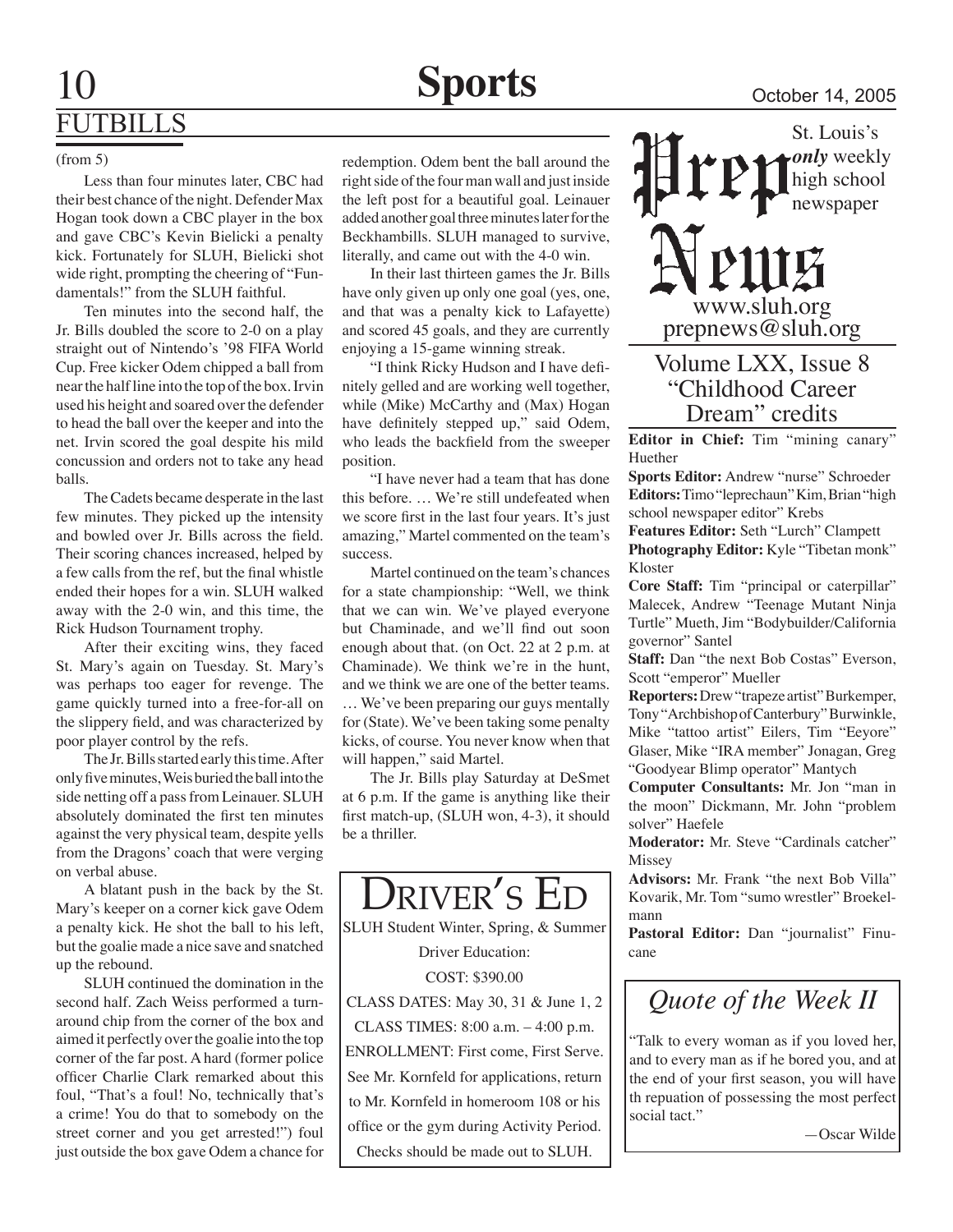

### MUFASA

#### (from 1)

scholastic levels: middle school, high school, and college.

The National Council on Economic Education (NCEE) sponsors GATE. That council (GATE) is a "nationwide network that leads in promoting economic literacy with students and their teachers," according to the NCEE website, www.ncee.net.

Pride accepted the award in San Antonio at a GATE luncheon during the NCEE's annual meeting from Oct. 5-9. The International Monetary Fund (IMF) sponsored the luncheon, hosting about 300-400 people, according to Pride.

Pride called the luncheon, "a very nice affair. … It was very impressive, because there were representatives from the IMF who spoke to us, and that was a very interesting … set of information we got from them about the global idea of money."

Former Principal for Staff Development and current Jesuit Provincial's Assistant for Secondary Education in the Missouri Province Art Zinselmeyer nominated Pride for the award, writing a "very nice recommendation letter talking about what I had achieved in terms of my students," according to Pride.

Zinselmeyer said that Pride deserves the award because she has developed the economics program from one AP economics and one regular economics class to multiple sections of AP microeconomics, AP macroeconomics, microeconomics, and macroeconomics. He also cited her students' AP test results and the time she has spent with students during activity period as well as on weekends. Most of all, Zinselmeyer noted that she "has the ability to impart her enthusiasm (for economics) to her students, and students pick this up."

Zinselmeyer also commented upon Pride's role in getting students involved in economic projects, including last year's Federal Reserve Bank Saint Louis Chapter Essay contest. The two students who entered the contest won first and third place, according to Pride.

Finally, Zinselmeyer pointed out that Pride is not only a test grader for the AP tests, but also has served on the test board that writes the AP economics tests.

About her students' success, Pride stated, "Their success is measured by the AP, and of course they've done excellent on the AP exams. Last year, I had 95 students take the test with a passing rate of 95 percent."

"What I had told Mr. Zinselmeyer … is that the payback is how many students come write me in their later years and say, 'I'm a banker,' or 'I'm an economist, and it's all because of you, Mrs. Pride.' That's the payback, that's really the prize, when you get one of those e-mails or one of those letters," said Pride. "My goal in my class has (always) been that I'm preparing students to be excellent economic citizens of the world."

## Honduras Table Raffles Cardinals **Tickets**

The Honduras Table offered two NLCS Game 1 tickets for raffle in order to raise money for six seniors' trip to Honduras for their senior project. One of the tickets was donated by Joe Repp's father's company and the other was bought by the Honduras table.

The table sold an entire roll of tickets, exactly 2000, and earned \$675.

Coordinator of the Honduras trip Charlie Merriott said, "I was hoping to make \$250 to \$300, so (\$675) was beyond my expectations. … We were really ecstatic about student participation."

The winning raffle number was drawn by Principal Mary Schenkenberg and announced during homeroom over KUHI-TV. That number was held by senior Tim Malecek.

Said Malecek, "Quite frankly, I was amazed I won. I was really sarcastic prior to the announcement, telling everyone about how I had the winning ticket. When it was announced, I had to do a double-take to make sure it was the right number."

Malecek had only purchased three raffle tickets, spending only \$1 and receiving two tickets valued at \$50 each.

In gratitude for student participation, the Honduras table also drew 100 extra tickets and offered \$.50 treats for each. The second and third place winners each received \$10.

*Quote of the Week* "Poverty is the parent of revolution and crime."

—Aristotle

### SELTZER

 $(from 2)$ 

new food pyramid. It talks about exercise, doctor's visits, and emergency room visits. It addresses obesity a little," Seltzer said.

The insurance company must market and test the video before release to the local schools, but when it is released, the video will be sent to "all of the public schools in St. Louis City and all of the public schools in St. Louis County," Seltzer said, as well as schools in Jefferson County.

Seltzer said finding the acting job was like "finding a needle in a haystack. Roles for male teenagers … are so hard to find. It's once a year, maybe. But it's a catch-22. You need a strong portfolio to get a job, but you can't have a strong portfolio without jobs on it. Hopefully this will open up new opportunities."

Being in the video was "a real honor," Seltzer concluded.

### **STREAM**

(from 2)

is living in the water to see what kinds of metals or other materials are present.

"Anybody can go," stressed Mills. "If a group wanted to go down and just have a canoe trip and pick up trash, we could work with them to organize that. We would like to monitor (the Mineral Fork) once a month."

"We want to be open to people who are not necessarily big into the environmental movement," said Robbins, "and everyone is welcome. It's really fun, and you are helping the environment out at the same time. It's also nice because we only have meetings when needed before a trip."

Anyone who is interested in going on a trip with the Stream Team should watch the announcements for information on the next outing or talk to either Robbins or Mills.

### WALK

#### (from 2)

family groups and enjoying the Creve Coeur roads.

Russo said, "It was a nice day, and I just walked the course with my family."

The 5K run began at 10:00 a.m., and the one-mile walk commenced shortly after, at 10:10. ASC teacher Joe Porter won the race. The race was followed by a barbecue open to all participants.